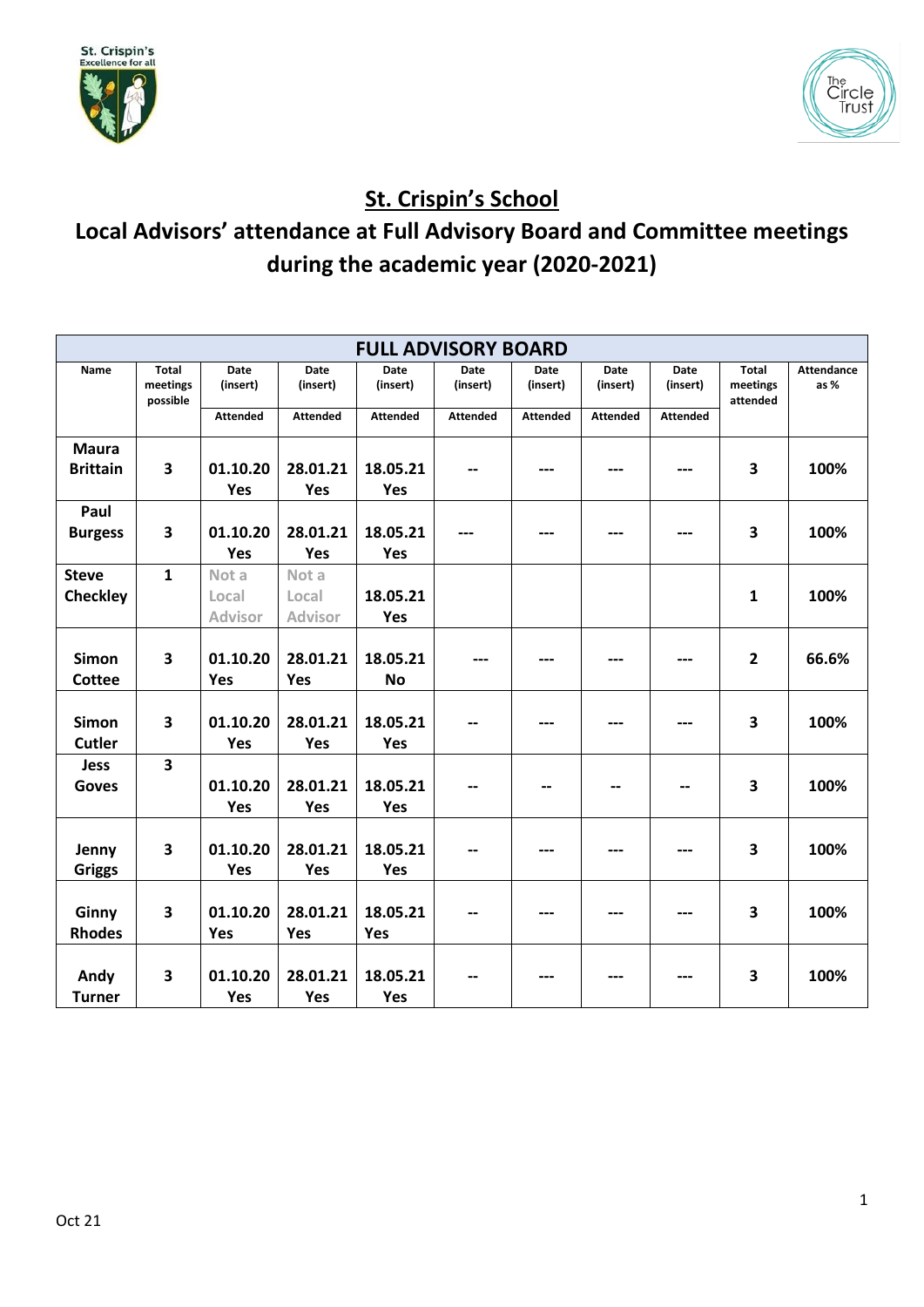



|                                 |                                      |                                  | <b>CURRICULUM AND PASTORAL COMMITTEE</b> |                       |                  |                  |                         |                  |                               |                           |
|---------------------------------|--------------------------------------|----------------------------------|------------------------------------------|-----------------------|------------------|------------------|-------------------------|------------------|-------------------------------|---------------------------|
| Name                            | <b>Total</b><br>meetings<br>possible | Date<br>(insert)                 | Date<br>(insert)                         | Date<br>(insert)      | Date<br>(insert) | Date<br>(insert) | <b>Date</b><br>(insert) | Date<br>(insert) | Total<br>meetings<br>attended | <b>Attendance</b><br>as % |
|                                 |                                      | <b>Attended</b>                  | <b>Attended</b>                          | <b>Attended</b>       | <b>Attended</b>  | <b>Attended</b>  | <b>Attended</b>         | <b>Attended</b>  |                               |                           |
| <b>Maura</b><br><b>Brittain</b> | 3                                    | 20.10.20<br>Yes                  | 09.03.21<br>Yes                          | 26.05.21<br>Yes       |                  |                  | ---                     |                  | 3                             | 100%                      |
| Paul<br><b>Burgess</b>          | 3                                    | 20.10.20<br>Yes                  | 09.03.21<br>Yes                          | 26.05.21<br>Yes       |                  |                  |                         |                  | 3                             | 100%                      |
| <b>Steve</b><br><b>Checkley</b> | $\overline{2}$                       | Not a<br>Local<br><b>Advisor</b> | 09.03.21<br>Yes                          | 26.05.21<br>Yes       |                  |                  |                         |                  | $\overline{2}$                | 100%                      |
| Simon<br>Cottee                 | 3                                    | 20.10.20<br><b>Yes</b>           | 09.03.21<br>Yes                          | 26.05.21<br><b>No</b> |                  |                  |                         |                  | $\overline{2}$                | 66.6%                     |
| <b>Simon</b><br>Cutler          | $\overline{\mathbf{3}}$              | 20.10.20<br>Yes                  | 09.03.21<br>Yes                          | 26.05.21<br>Yes       |                  |                  | ---                     |                  | 3                             | 100%                      |
| <b>Jess</b><br><b>Goves</b>     | 3                                    | 20.10.20<br>Yes                  | 09.03.21<br>Yes                          | 26.05.21<br>Yes       |                  |                  |                         |                  | 3                             | 100%                      |
| Jenny<br><b>Griggs</b>          | 3                                    | 20.10.20<br>Yes                  | 09.03.21<br>Yes                          | 26.05.21<br>Yes       | ---              |                  | ---                     | ---              | 3                             | 100%                      |
| Ginny<br><b>Rhodes</b>          |                                      |                                  |                                          |                       |                  |                  |                         |                  |                               |                           |
| Andy<br><b>Turner</b>           | 3                                    | 20.10.20<br>Yes                  | 09.03.21<br>Yes                          | 26.05.21<br>Yes       |                  |                  |                         | ---              | 3                             | 100%                      |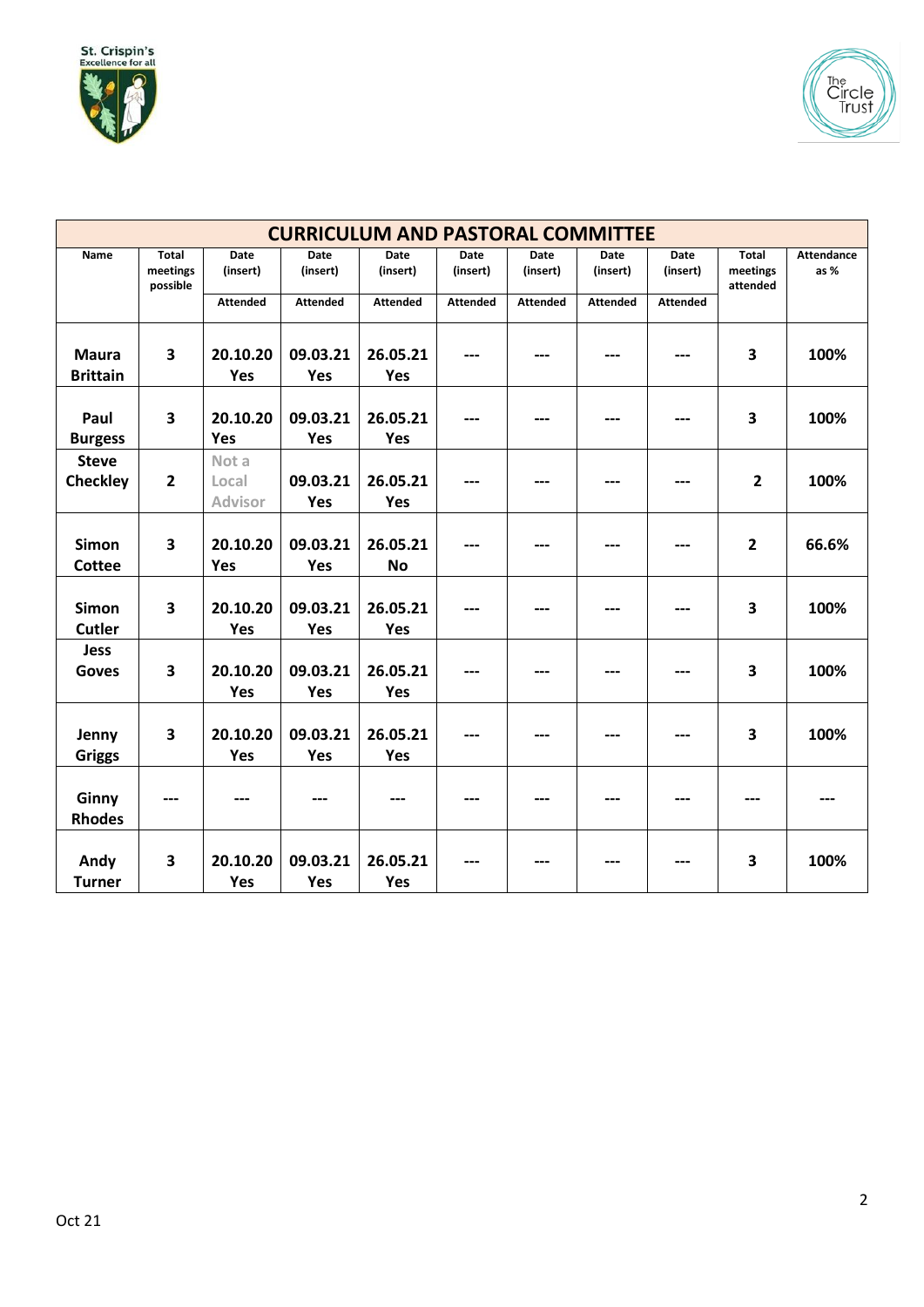

|                                 |                               |                            |                  | <b>RESOURCES COMMITTEE</b> |                  |                  |                  |                  |                                      |                          |
|---------------------------------|-------------------------------|----------------------------|------------------|----------------------------|------------------|------------------|------------------|------------------|--------------------------------------|--------------------------|
| Name                            | Total<br>meetings<br>possible | Date<br>(insert)           | Date<br>(insert) | Date<br>(insert)           | Date<br>(insert) | Date<br>(insert) | Date<br>(insert) | Date<br>(insert) | <b>Total</b><br>meetings<br>attended | <b>Attendance</b><br>as% |
|                                 |                               | <b>Attended</b>            | <b>Attended</b>  | <b>Attended</b>            | <b>Attended</b>  | <b>Attended</b>  | <b>Attended</b>  | <b>Attended</b>  |                                      |                          |
| <b>Maura</b><br><b>Brittain</b> | $\overline{\mathbf{3}}$       | 18.11.20<br><b>No</b>      | 10.02.21<br>Yes  | 21.04.21<br>Yes            |                  |                  |                  |                  | $\overline{2}$                       | 66.6%                    |
| Paul<br><b>Burgess</b>          | 3                             | 18.11.20<br><b>No</b>      | 10.02.21<br>Yes  | 21.04.21<br>Yes            | ---              |                  |                  |                  | $\overline{2}$                       | 66.6%                    |
| <b>Steve</b><br><b>Checkley</b> | $\overline{\mathbf{2}}$       | Not a<br>Local<br>Advisor  | 10.02.21<br>Yes  | 21.04.21<br>Yes            |                  |                  |                  |                  | $\overline{2}$                       | 100%                     |
| Simon<br>Cottee                 | 3                             | 18.11.20<br>Yes            | 10.02.21<br>Yes  | 21.04.21<br>Yes            |                  |                  |                  |                  | 3                                    | 100%                     |
| <b>Simon</b><br><b>Cutler</b>   | 3                             | 18.11.20<br>Yes            | 10.02.21<br>Yes  | 21.04.21<br>Yes            |                  |                  |                  |                  | 3                                    | 100%                     |
| <b>Jess</b><br>Goves            | 3                             | 18.11.20<br>Yes            | 10.02.21<br>Yes  | 21.04.21<br>Yes            |                  |                  |                  |                  | 3                                    | 100%                     |
| Jenny<br><b>Griggs</b>          | 3                             | 18.11.20<br>Yes            | 10.02.21<br>Yes  | 21.04.21<br>Yes            |                  |                  |                  |                  | 3                                    | 100%                     |
| Ginny<br><b>Rhodes</b>          |                               | 18.11.20<br><b>Yes ---</b> |                  | 21.04.21<br><b>Yes ---</b> |                  |                  |                  |                  |                                      | 100%                     |
| Andy<br><b>Turner</b>           | $\overline{\mathbf{3}}$       | 18.11.20<br>Yes            | 10.02.21<br>Yes  | 21.04.21<br>Yes            |                  |                  | ---              |                  | 3                                    | 100%                     |